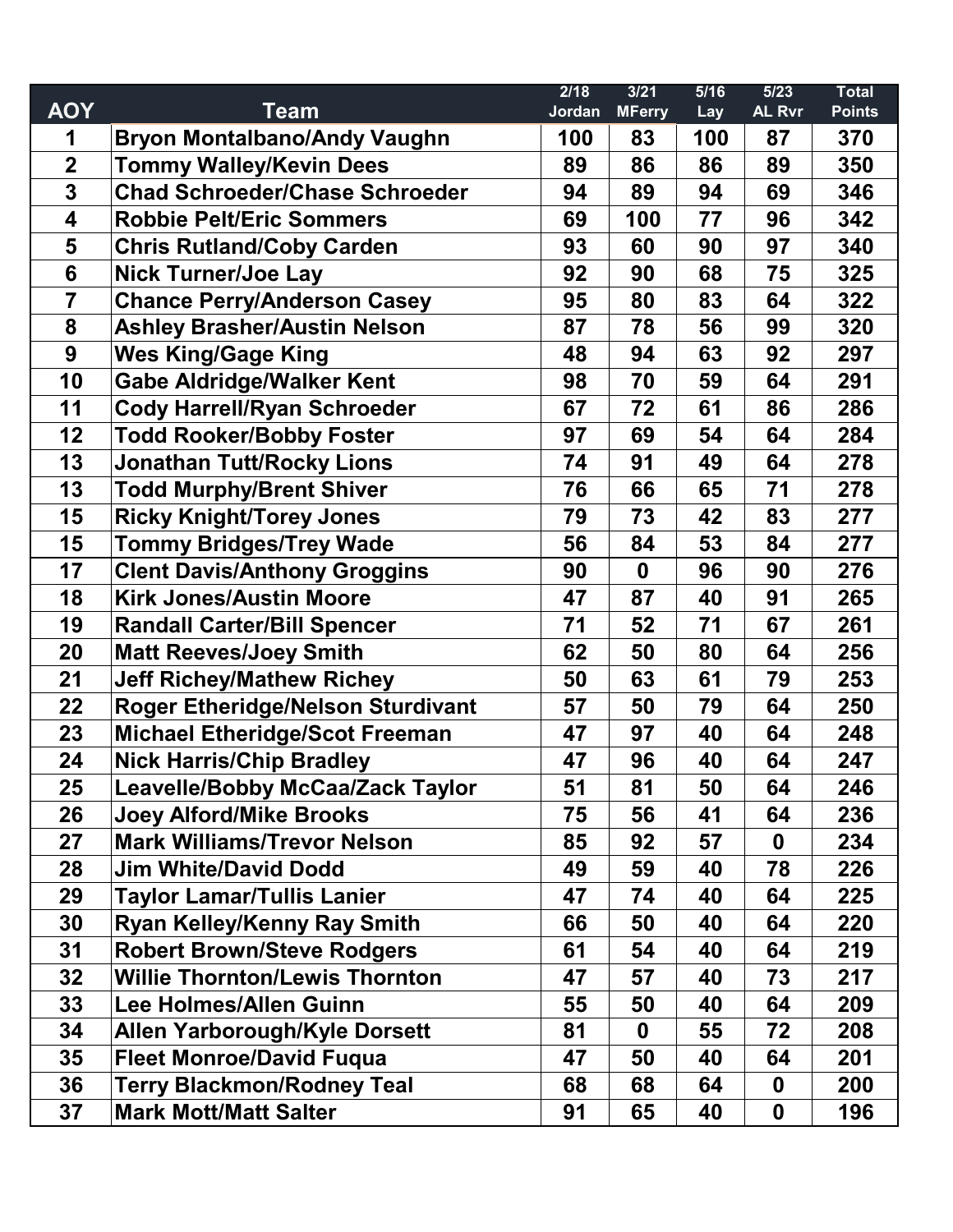| 38 | <b>Chris Payne/Bobby"Scooter"Brown</b> | 52               | 50               | 91               | $\mathbf 0$      | 193 |
|----|----------------------------------------|------------------|------------------|------------------|------------------|-----|
| 39 | <b>Aubrey Booth/Robert Roberts</b>     | 47               | 50               | 92               | $\mathbf 0$      | 189 |
| 40 | <b>Chris Cook/Lawson Cook</b>          | 47               | 75               | $\mathbf 0$      | 64               | 186 |
| 41 | <b>Greg Griggers/Barry Landrum</b>     | 63               | 50               | $\mathbf 0$      | 64               | 177 |
| 41 | <b>Matt Green/David Smith</b>          | 83               | $\boldsymbol{0}$ | $\boldsymbol{0}$ | 94               | 177 |
| 43 | <b>Jason Hamaker/Shane Underwood</b>   | 78               | $\boldsymbol{0}$ | 98               | $\boldsymbol{0}$ | 176 |
| 44 | <b>Brannon Hurst/Mike Freeman</b>      | 99               | $\mathbf 0$      | 70               | $\mathbf 0$      | 169 |
| 45 | <b>Bo Spence/Temple/Adam Kremer</b>    | 54               | 50               | $\mathbf 0$      | 64               | 168 |
| 45 | <b>Kirk Stephens/Bill Stephens</b>     | 47               | $\mathbf 0$      | 40               | 81               | 168 |
| 47 | <b>Josh Dunn/Will Ayers</b>            | 88               | 76               | $\bf{0}$         | $\boldsymbol{0}$ | 164 |
| 48 | <b>Chris Henry/ Denny Paul Ratliff</b> | $\boldsymbol{0}$ | $\mathbf 0$      | 95               | 64               | 159 |
| 49 | <b>Scott Canterbury/Barry Isbel</b>    | 73               | 77               | $\mathbf 0$      | $\boldsymbol{0}$ | 150 |
| 50 | <b>Jeffrey Reeves/Scott Qualls</b>     | 77               | 62               | $\mathbf 0$      | $\boldsymbol{0}$ | 139 |
| 51 | <b>Shane Horton/Brandon Horton</b>     | 58               | $\mathbf 0$      | 74               | $\boldsymbol{0}$ | 132 |
| 52 | <b>James/Dustin Connell/Russ Lane</b>  | 47               | $\mathbf 0$      | 84               | $\boldsymbol{0}$ | 131 |
| 53 | <b>Kevin Williams/Thomas Roach</b>     | 80               | 50               | $\boldsymbol{0}$ | $\mathbf 0$      | 130 |
| 54 | <b>Caleb McNeal/Taylor Luna</b>        | 47               | $\mathbf 0$      | $\boldsymbol{0}$ | 77               | 124 |
| 55 | <b>Josh Mims/Chad Bennett</b>          | 47               | $\boldsymbol{0}$ | 76               | $\boldsymbol{0}$ | 123 |
| 56 | <b>Matt Keeble/Bart Leswick</b>        | 82               | $\boldsymbol{0}$ | 40               | $\boldsymbol{0}$ | 122 |
| 56 | <b>Sambo Fish/Jonathan White</b>       | 47               | $\mathbf 0$      | 75               | $\boldsymbol{0}$ | 122 |
| 58 | <b>Scotty Williams/Rex Lundy</b>       | 47               | 67               | $\mathbf 0$      | $\mathbf 0$      | 114 |
| 59 | <b>Dale Young/Derrick Young</b>        | 60               | 51               | $\mathbf 0$      | $\mathbf 0$      | 111 |
| 59 | <b>David Smith/Timothy Cook</b>        | $\mathbf 0$      | $\mathbf 0$      | 47               | 64               | 111 |
| 61 | <b>Jarrod McMillan/Logan Drake</b>     | 53               | 50               | $\mathbf 0$      | 0                | 103 |
| 62 | <b>Rex Reames/Greg Baker</b>           | $\boldsymbol{0}$ | $\mathbf 0$      | $\boldsymbol{0}$ | 100              | 100 |
| 63 | <b>Morgan Grainger/Randy Mitchell</b>  | $\mathbf{0}$     | 99               | $\mathbf 0$      | $\mathbf 0$      | 99  |
| 63 | Ronnie McDonough/Griffin McDonough     | 47               | $\mathbf 0$      | 52               | $\mathbf 0$      | 99  |
| 63 | <b>Bill Weidler/Chad Viator</b>        | $\boldsymbol{0}$ | $\mathbf 0$      | 99               | 0                | 99  |
| 66 | <b>Landon Christian/Devin Franklin</b> | $\mathbf{0}$     | 98               | $\mathbf 0$      | $\mathbf 0$      | 98  |
| 66 | <b>Don Conway/JT Hodges</b>            | 47               | $\boldsymbol{0}$ | 51               | 0                | 98  |
| 66 | <b>Ronny Kelly/Todd Broderway</b>      | $\boldsymbol{0}$ | $\mathbf 0$      | $\bf{0}$         | 98               | 98  |
| 69 | <b>Scap Cicero/Jacopo Gallelli</b>     | $\bf{0}$         | $\mathbf 0$      | 97               | 0                | 97  |
| 70 | <b>Chad Hall/Ryan Hall</b>             | 96               | $\bf{0}$         | 0                | 0                | 96  |
| 71 | <b>Joey Mann/Donald Griffith</b>       | $\mathbf 0$      | 95               | $\mathbf 0$      | 0                | 95  |
| 71 | <b>Warren Barnes/Carey Wilkins</b>     | 0                | $\mathbf 0$      | $\boldsymbol{0}$ | 95               | 95  |
| 73 | <b>Chris Godbold/JT Daily</b>          | $\boldsymbol{0}$ | 93               | $\mathbf 0$      | $\boldsymbol{0}$ | 93  |
| 73 | <b>Wyatt Burkhaulter</b>               | $\mathbf 0$      | $\bf{0}$         | 93               | 0                | 93  |
| 73 | <b>Randal Hamilton/Drew Blackmon</b>   | $\mathbf 0$      | $\mathbf 0$      | $\mathbf 0$      | 93               | 93  |
| 76 | <b>Wes Logan/Doug Logan</b>            | $\boldsymbol{0}$ | $\boldsymbol{0}$ | 89               | $\boldsymbol{0}$ | 89  |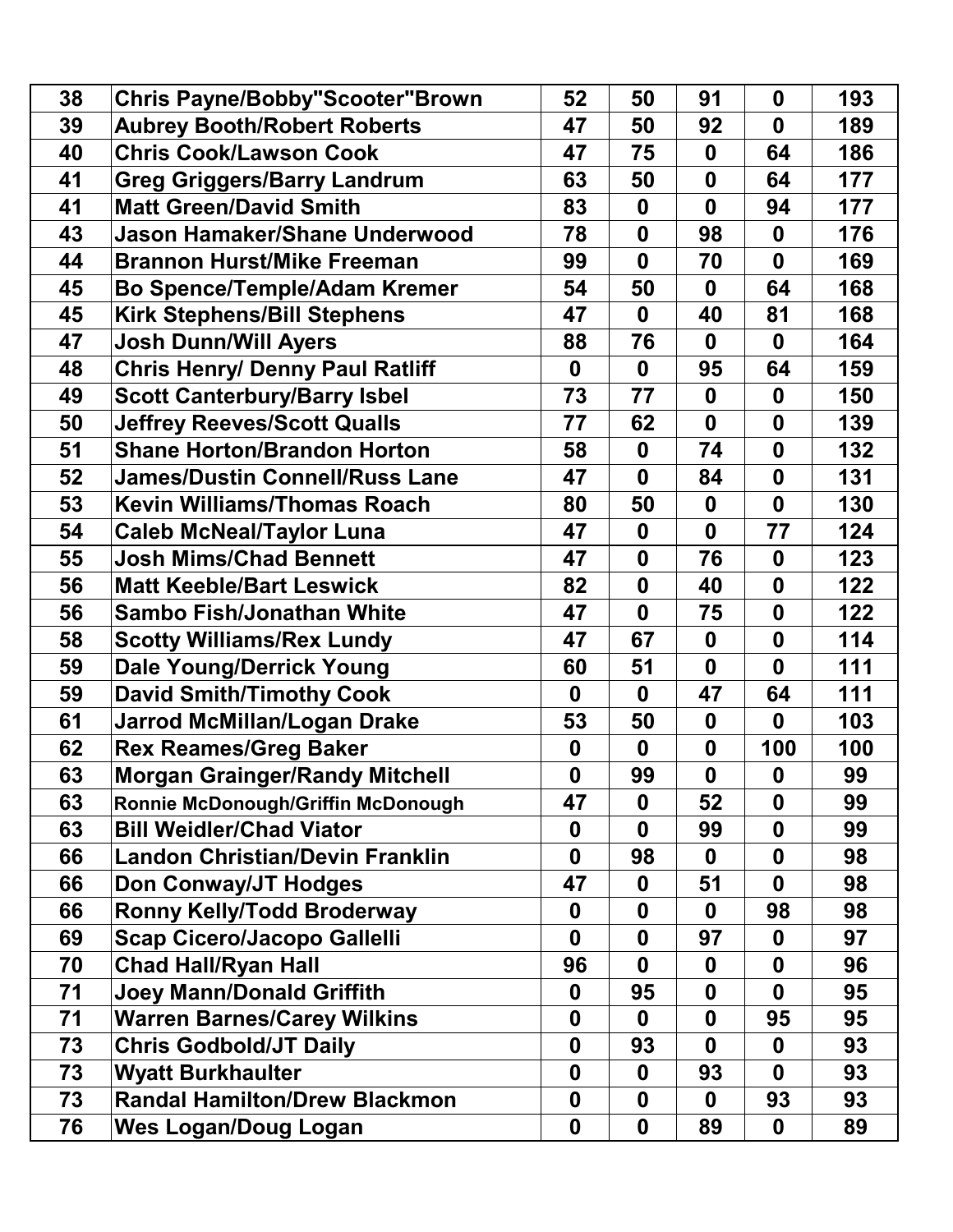| 77  | <b>Jerry Casey/Roger Casey</b>           | $\mathbf 0$      | 88               | $\mathbf 0$      | $\mathbf 0$      | 88 |
|-----|------------------------------------------|------------------|------------------|------------------|------------------|----|
| 77  | <b>Keith Hill/Chris Gaines</b>           | $\bf{0}$         | $\bf{0}$         | 88               | $\boldsymbol{0}$ | 88 |
| 77  | <b>Corey Ingram/Miller Spivey</b>        | $\mathbf 0$      | $\mathbf 0$      | $\mathbf 0$      | 88               | 88 |
| 80  | <b>Landon Lowery/Vick Burleson</b>       | $\mathbf 0$      | $\mathbf 0$      | 87               | $\boldsymbol{0}$ | 87 |
| 81  | <b>Charles Phillips/Mitchell Hall</b>    | 86               | $\mathbf 0$      | $\boldsymbol{0}$ | $\boldsymbol{0}$ | 86 |
| 82  | <b>Heath Bradford</b>                    | $\boldsymbol{0}$ | 85               | $\boldsymbol{0}$ | $\boldsymbol{0}$ | 85 |
| 82  | Justi Barnes/Ali Congdon                 | $\boldsymbol{0}$ | $\boldsymbol{0}$ | 85               | $\mathbf 0$      | 85 |
| 82  | <b>Donnie Smith/Jonathon Watts</b>       | $\bf{0}$         | $\mathbf 0$      | $\mathbf 0$      | 85               | 85 |
| 85  | <b>Scott DuPriest/Bryan Wamble</b>       | 84               | $\mathbf 0$      | $\boldsymbol{0}$ | $\boldsymbol{0}$ | 84 |
| 86  | <b>Jimmy Cook/Percy Rowell</b>           | $\boldsymbol{0}$ | 82               | $\boldsymbol{0}$ | $\boldsymbol{0}$ | 82 |
| 86  | <b>Gray Smith/Corey Smith</b>            | $\mathbf 0$      | 82               | $\boldsymbol{0}$ | $\boldsymbol{0}$ | 82 |
| 86  | <b>Jon Barrett/Tim Baker</b>             | $\bf{0}$         | $\boldsymbol{0}$ | 82               | $\mathbf 0$      | 82 |
| 86  | <b>Luke Coburn/Buddy Coleman</b>         | $\mathbf 0$      | $\mathbf 0$      | $\mathbf 0$      | 82               | 82 |
| 90  | <b>Brandon Arnett/Kerry Smitherman</b>   | $\boldsymbol{0}$ | $\mathbf 0$      | 81               | 0                | 81 |
| 91  | <b>Jonathon Goodin/Timothy Cook Jr</b>   | $\boldsymbol{0}$ | $\mathbf 0$      | $\boldsymbol{0}$ | 80               | 80 |
| 92  | <b>Jacob Arstrong/Jeremiah Armstrong</b> | $\boldsymbol{0}$ | 79               | $\boldsymbol{0}$ | $\boldsymbol{0}$ | 79 |
| 93  | <b>Blake Lockhart/Jarod Turnbloom</b>    | $\boldsymbol{0}$ | $\boldsymbol{0}$ | 78               | $\boldsymbol{0}$ | 78 |
| 94  | <b>Phillippe Brown/Austin Brown</b>      | $\mathbf 0$      | $\mathbf 0$      | $\mathbf 0$      | 76               | 76 |
| 95  | <b>Jacob Cauley/Mike Cauley</b>          | $\boldsymbol{0}$ | $\boldsymbol{0}$ | $\mathbf 0$      | 74               | 74 |
| 96  | <b>Dwayne Rich/Chance Rich</b>           | $\mathbf 0$      | $\mathbf 0$      | 73               | $\boldsymbol{0}$ | 73 |
| 97  | <b>Shane Barker/Mark Wallace</b>         | 72               | $\mathbf 0$      | $\mathbf 0$      | $\boldsymbol{0}$ | 72 |
| 97  | <b>William Davis/Will Davis</b>          | $\boldsymbol{0}$ | $\boldsymbol{0}$ | 72               | $\boldsymbol{0}$ | 72 |
| 99  | <b>Leon Wade/Mike Norwood</b>            | $\mathbf{0}$     | 71               | $\mathbf 0$      | $\boldsymbol{0}$ | 71 |
| 100 | <b>Charles Davis/Rodney Graham</b>       | 70               | $\mathbf 0$      | $\boldsymbol{0}$ | $\boldsymbol{0}$ | 70 |
| 100 | <b>Stan Hallman/Steve Thrash</b>         | $\boldsymbol{0}$ | $\boldsymbol{0}$ | $\boldsymbol{0}$ | 70               | 70 |
| 102 | <b>Hank Winks/Dell Oswalt</b>            | $\boldsymbol{0}$ | $\mathbf 0$      | 69               | $\boldsymbol{0}$ | 69 |
| 103 | <b>James Simmons/Chris Clough</b>        | $\mathbf 0$      | $\mathbf 0$      | $\bf{0}$         | 68               | 68 |
| 104 | <b>Jack Alexander/Henry McPherson</b>    | $\mathbf 0$      | $\mathbf 0$      | 67               | $\boldsymbol{0}$ | 67 |
| 105 | <b>Clayton Barnes/Nikki Hatten</b>       | $\boldsymbol{0}$ | $\boldsymbol{0}$ | 66               | $\mathbf 0$      | 66 |
| 105 | <b>Larry Moore Jr/Billy Moore</b>        | $\boldsymbol{0}$ | $\boldsymbol{0}$ | $\boldsymbol{0}$ | 66               | 66 |
| 107 | <b>Josh Brown/Keith Kirkley</b>          | 65               | $\mathbf 0$      | $\mathbf 0$      | $\boldsymbol{0}$ | 65 |
| 107 | <b>Jeremy Goodin/Cadin Smith</b>         | 0                | $\bf{0}$         | 0                | 65               | 65 |
| 109 | <b>Neal Pettus/Joe Bethea</b>            | 64               | 0                | $\boldsymbol{0}$ | 0                | 64 |
| 109 | <b>Ken Sessions/Jeremy Bratzell</b>      | 0                | 64               | 0                | 0                | 64 |
| 109 | <b>Mo Collins/Randy Waddell</b>          | $\boldsymbol{0}$ | $\bf{0}$         | 0                | 64               | 64 |
| 109 | <b>Shawn Smith/Tony Moore</b>            | $\boldsymbol{0}$ | $\boldsymbol{0}$ | 0                | 64               | 64 |
| 109 | <b>Jon King/Chris Manley</b>             | $\boldsymbol{0}$ | $\mathbf 0$      | 0                | 64               | 64 |
| 109 | <b>Charles Davis/Roy</b>                 | $\boldsymbol{0}$ | $\mathbf 0$      | $\boldsymbol{0}$ | 64               | 64 |
| 109 | <b>David Smith/Timothy Cook</b>          | $\boldsymbol{0}$ | $\boldsymbol{0}$ | $\boldsymbol{0}$ | 64               | 64 |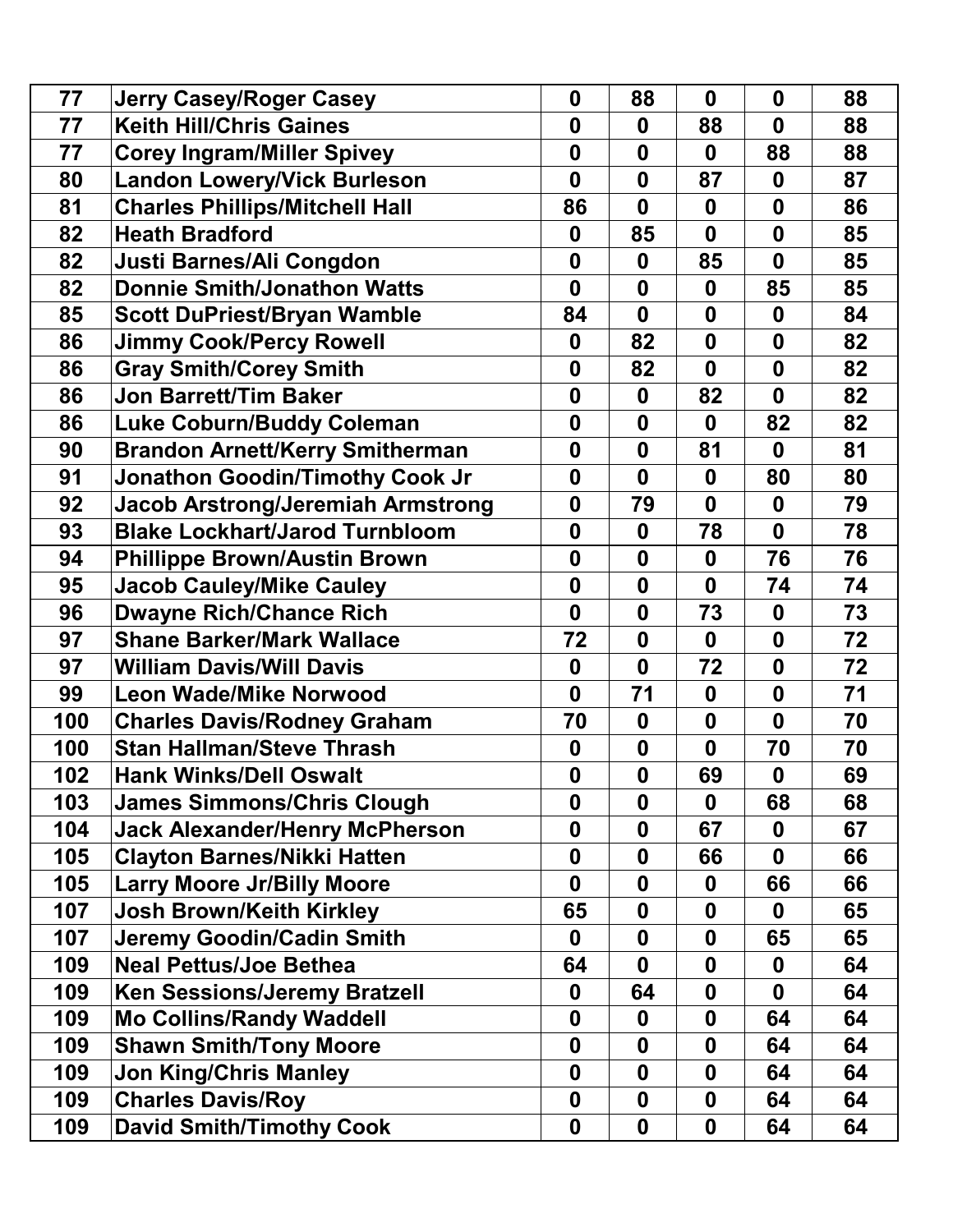| 109 | <b>Tim Hackett/Josh Orozco</b>          | $\boldsymbol{0}$ | $\boldsymbol{0}$ | $\mathbf 0$      | 64               | 64 |
|-----|-----------------------------------------|------------------|------------------|------------------|------------------|----|
| 117 | <b>Brian Stiffler/Ben Black</b>         | $\bf{0}$         | 0                | 62               | 0                | 62 |
| 118 | <b>Butch Barger/Mark Atcheson</b>       | $\mathbf{0}$     | 61               | $\mathbf 0$      | $\boldsymbol{0}$ | 61 |
| 119 | Keith Jeffcoat/ Jason Rushing           | 59               | 0                | $\mathbf 0$      | $\boldsymbol{0}$ | 59 |
| 120 | <b>Jordan Stokley/Christian Adams</b>   | $\boldsymbol{0}$ | 58               | $\mathbf 0$      | $\boldsymbol{0}$ | 58 |
| 120 | <b>Wesley McKeller/Will Bullen</b>      | $\mathbf 0$      | 0                | 58               | $\boldsymbol{0}$ | 58 |
| 122 | <b>Ray Covington</b>                    | $\boldsymbol{0}$ | 55               | $\boldsymbol{0}$ | $\boldsymbol{0}$ | 55 |
| 123 | <b>Chris Pope</b>                       | $\mathbf 0$      | 53               | $\boldsymbol{0}$ | $\mathbf 0$      | 53 |
| 124 | <b>Chris Horseley/Taylor Sturdivant</b> | $\boldsymbol{0}$ | 50               | $\mathbf 0$      | $\boldsymbol{0}$ | 50 |
| 124 | <b>Clayton Parker/Scotty McKenzie</b>   | $\boldsymbol{0}$ | 50               | $\mathbf 0$      | $\mathbf 0$      | 50 |
| 124 | <b>Danny Singley/Robert Boykin</b>      | $\boldsymbol{0}$ | 50               | $\boldsymbol{0}$ | $\boldsymbol{0}$ | 50 |
| 124 | <b>RJ Thompson/Trey Potts</b>           | $\bf{0}$         | 50               | $\boldsymbol{0}$ | $\boldsymbol{0}$ | 50 |
| 124 | <b>Randall Sims/Doug Killough</b>       | $\boldsymbol{0}$ | 50               | $\mathbf{0}$     | $\boldsymbol{0}$ | 50 |
| 129 | <b>Brandon McCombs/Evan Nash</b>        | $\boldsymbol{0}$ | 0                | 48               | $\boldsymbol{0}$ | 48 |
| 130 | <b>Mylan Beasley/Dusty Jordan</b>       | 47               | $\mathbf{0}$     | $\mathbf 0$      | $\boldsymbol{0}$ | 47 |
| 130 | <b>Houston Donaldson/Knox Shepherd</b>  | 47               | $\boldsymbol{0}$ | $\boldsymbol{0}$ | $\boldsymbol{0}$ | 47 |
| 130 | <b>Trey Preston/Adam Davis</b>          | 47               | $\boldsymbol{0}$ | $\boldsymbol{0}$ | $\boldsymbol{0}$ | 47 |
| 130 | <b>Randall Hamilton/Alan Anthony</b>    | 47               | $\mathbf{0}$     | $\boldsymbol{0}$ | $\mathbf 0$      | 47 |
| 130 | <b>Noah Godwin/Cole Godwin</b>          | 47               | $\boldsymbol{0}$ | $\boldsymbol{0}$ | $\boldsymbol{0}$ | 47 |
| 130 | <b>Jay Hopper/Braxton Hopper</b>        | 47               | $\boldsymbol{0}$ | $\boldsymbol{0}$ | $\boldsymbol{0}$ | 47 |
| 130 | <b>Justin Hamner/Ryan Long</b>          | 47               | $\mathbf{0}$     | $\boldsymbol{0}$ | $\boldsymbol{0}$ | 47 |
| 130 | <b>Todd Sharpe/Randy Speights</b>       | 47               | 0                | $\boldsymbol{0}$ | $\boldsymbol{0}$ | 47 |
| 130 | <b>Chad Newbolt/Clayton Shoupe</b>      | 47               | $\mathbf{0}$     | $\mathbf 0$      | $\mathbf 0$      | 47 |
| 130 | <b>Tab Adams/Sacker Rivers</b>          | 47               | $\mathbf{0}$     | $\boldsymbol{0}$ | $\boldsymbol{0}$ | 47 |
| 130 | <b>Rob Lee/John Poulard</b>             | 47               | $\boldsymbol{0}$ | $\boldsymbol{0}$ | $\boldsymbol{0}$ | 47 |
| 141 | Joseph Schauer/Kyle Leonard             | 0                | $\mathbf 0$      | 46               | $\boldsymbol{0}$ | 46 |
| 142 | <b>Joshua Owens/Gracen Hall</b>         | $\bf{0}$         | 0                | 45               | $\boldsymbol{0}$ | 45 |
| 143 | <b>Cole Williams/Hayden Teems</b>       | $\mathbf{0}$     | $\mathbf{0}$     | 44               | $\boldsymbol{0}$ | 44 |
| 144 | <b>Skyler Lansdell/Zach Roberts</b>     | $\boldsymbol{0}$ | 0                | 43               | $\boldsymbol{0}$ | 43 |
| 145 | <b>Cullen Green</b>                     | $\boldsymbol{0}$ | $\boldsymbol{0}$ | 40               | $\boldsymbol{0}$ | 40 |
| 145 | <b>Chuck Graham/Bill Cranberry</b>      | 0                | 0                | 40               | $\boldsymbol{0}$ | 40 |
| 145 | <b>Keith Burnett/Yancy Windham</b>      | $\boldsymbol{0}$ | 0                | 40               | $\boldsymbol{0}$ | 40 |
| 145 | <b>Luke Plunkett/Caylee Falcon</b>      | $\mathbf{0}$     | 0                | 40               | $\boldsymbol{0}$ | 40 |
| 145 | <b>Chris Dill/Vern Moody</b>            | $\boldsymbol{0}$ | 0                | 40               | $\boldsymbol{0}$ | 40 |
| 145 | <b>Kenny Malone/Tyler Colvert</b>       | $\boldsymbol{0}$ | 0                | 40               | $\boldsymbol{0}$ | 40 |
| 145 | <b>Austin Rich/Bryan Taylor</b>         | $\boldsymbol{0}$ | 0                | 40               | $\boldsymbol{0}$ | 40 |
| 145 | <b>James Smith/Blake Davenport</b>      | $\boldsymbol{0}$ | 0                | 40               | 0                | 40 |
| 145 | <b>Kyle Stewart/Bryan Osbourne</b>      | $\boldsymbol{0}$ | 0                | 40               | $\boldsymbol{0}$ | 40 |
| 145 | <b>Tyler Pennington/Brady Bowden</b>    | $\boldsymbol{0}$ | $\boldsymbol{0}$ | 40               | $\boldsymbol{0}$ | 40 |